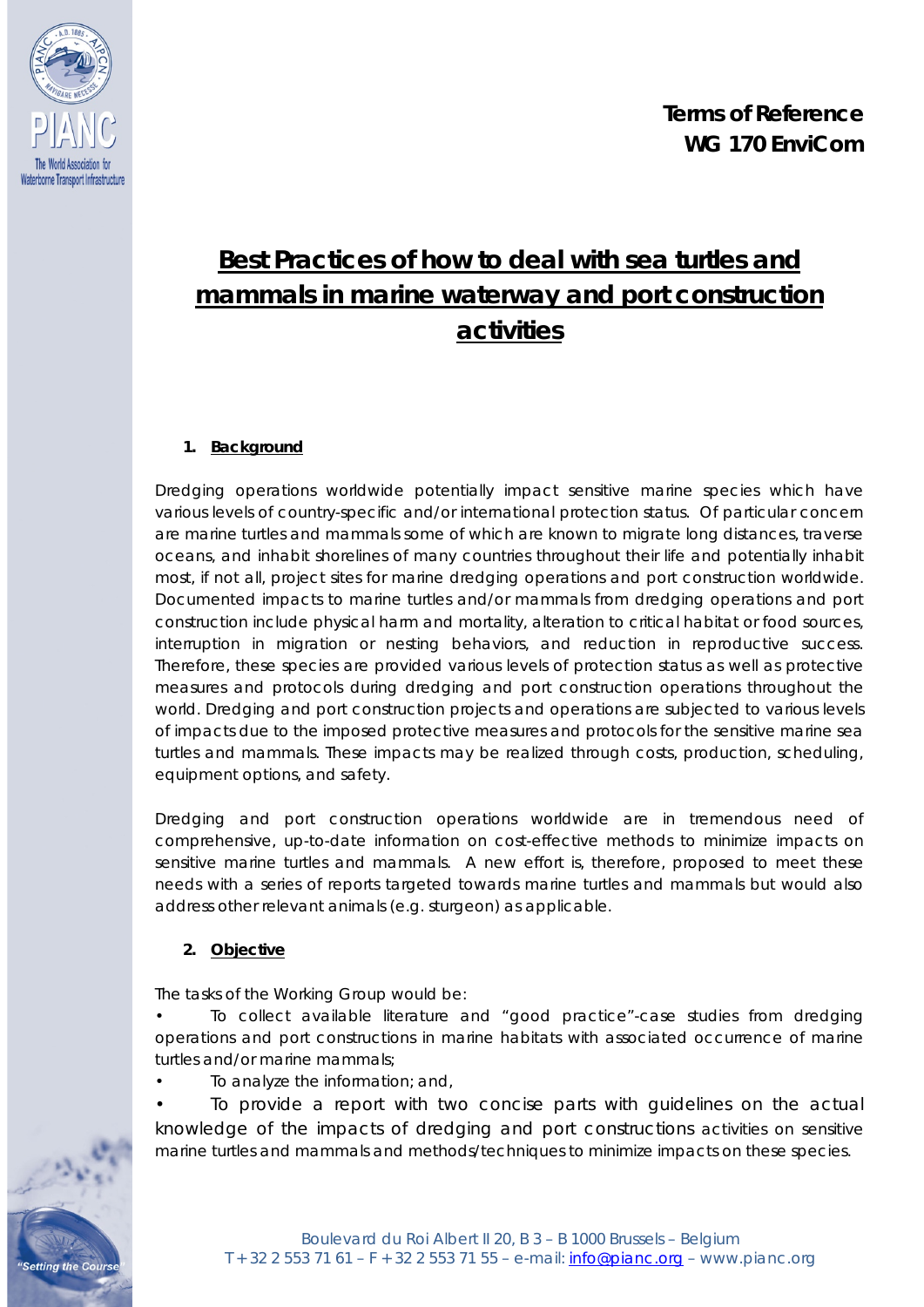The report (devided into the parts marine turtles and marine mammals) produced shall serve as state-of-the-practice guidance by presenting the available information in a systematic format. The report is not intended to *serve as a restrictive guideline on practices of operating around marine* ecosystems. Local conditions are unique and therefore recommended methods or practices for minimizing impacts to sensitive species may not be practical or implementable in all areas. The Work Group will give consideration to the role, influences, and implications of climate change for the management of these issues. The use of 'good practice'–case studies, however, can highlight important issues to be considered in the planning of such work and how they might be addressed.

#### **1. Earlier Reports to be Reviewed**

- CEDA. 2012. Terms of Reference for CEDA Working Group on Ecosystem Services (WGES), [http://www.dredging.org/documents/ceda/downloads/20120703\\_wges\\_tor\\_final.p](http://www.dredging.org/documents/ceda/downloads/20120703_wges_tor_final.pdf) [df.](http://www.dredging.org/documents/ceda/downloads/20120703_wges_tor_final.pdf)
- PIANC. 2011. PIANC Position Paper, *Working with Nature (October 2008, revised January 2011),*  [http://www.pianc.org/downloads/envicom/WwN%20Final%20position%20paper%2](http://www.pianc.org/downloads/envicom/WwN%20Final%20position%20paper%20January%202011.pdf) [0January%202011.pdf.](http://www.pianc.org/downloads/envicom/WwN%20Final%20position%20paper%20January%202011.pdf)
- *PIANC. 2012. Waterborne Transport, Ports and Waterways: A Review of Climate Change Drivers, Impacts, Responses and Mitigation*, <http://www.pianc.org/downloads/envicom/envicom-free-tg3.pdf>
- *National Research Council. 1990. Decline of the Sea Turtle, Causes and Prevention, National Academy Press, Washington, D.C.*
- *Dickerson, D.D., et al. 2004. Dredging impacts on sea turtles in the Southeastern USA: A historical review of protection. In: Proceedings of World Dredging Congress XVII, Dredging in a Sensitive Environment. 27 September-1 October 2004, Central Dredging Association, ISBN 90-9018244-6, CD-ROM.*

#### **2. Scope**

An EnviCom Working Group will be established in order to produce a report series that presents documented case studies as well as summarizes current methods and practices and describes a methodology to identify, evaluate, and select, and implement procedures for minimizing risks to sensitive marine turtles and mammals in relation to dredging operations and port construction activities. The report series can be either one report in two parts or finally two reports. Although similar in framework and scope, the report series will address marine turtles separate from marine mammals due to the biological and potential impact differences between these groups of organisms. One part will address methods to minimize dredging and port construction impacts on marine turtles and a second part will address the same issues for marine mammals. The process developed should, where possible, be founded upon the 'Working with Nature' concept as well as previous EnviCom publications, take into account existing methods for reducing dredging and port construction impacts on sensitive marine species, and provide an open, deliberative, and transparent decision-making process. The two parts (marine turtles and marine mammals and other relevant species as applicable) should both:

- Define the sensitive species of concern and associated habitats as related to dredging and port construction operations;
- Assimilate the potential impacts to the identified sensitive species and to the dredging and port construction operations and map the global distribution of these potential impacts;
- Present documented case studies for the identified sensitive species or related species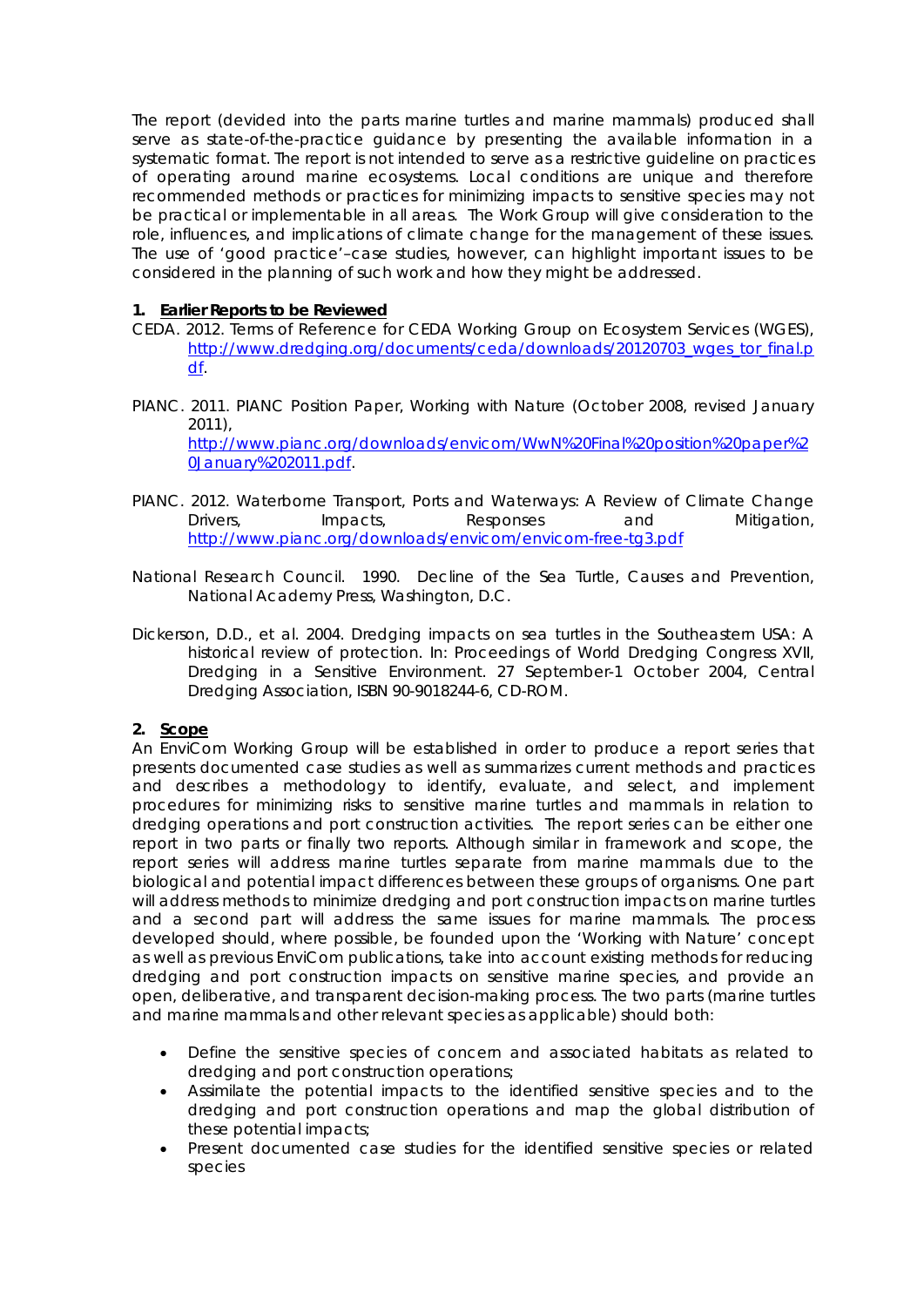- Review available methods from global case-studies (comparing/contrasting weaknesses and strengths);
- Explore the uncertainties associated with various methodologies recognize, embrace, and transparently communicate these to the audience;
- Present management of dredging and port construction operations around identified sensitive species as a process for achieving sustainability;
- Discuss the role of sustainability and life-cycle analysis in the context of managing dredging and port construction operations around the sensitive species of concern;
- Incorporate adaptive management principles and practices; and,
- Present an integrated approach to managing dredging and port construction operations around the sensitive species of concern that is practical, defensible, and implementable.

In the process of developing a comprehensive management framework, consultation with subject-matter experts and stakeholder engagement should be included.

# **3. Intended Product**

The following Terms of Reference describe themes that should be included in the report series, all based on a worldwide analysis of existing literature:

- Define marine turtles and marine mammals and their associated habitats that are the focus of this report;
- Describe the ecological significance of these species and their habitats;
- Identify the particular sensitivities of dredging and port construction and their operational impacts to the species and associated habitats;
- Report the available "good practices" for reducing and/or avoiding potential impacts from dredging and port construction on sensitive marine turtles and mammals;
- Based on the information and cases reviewed, consider the possibility for new protection measures and conditions where and when suitable;
- Identify the potential impacts to dredging and port construction activities from implementing protective protocols;
- Consult existing PIANC, CEDA and other publications to ensure the process developed is practical and integrates current knowledge.

## **4. Working Group Membership**

The Chairman should have experience in dredging and port construction activities, be knowledgeable with dredging impacts on sensitive marine species (particularly marine turtles and marine mammals), have a basic understanding of the biology of these species, and be sensitive to the environmental issues associated with these species. The members should have knowledge in specific fields of interest identified above (preferably impacts of dredging and port construction on sensitive marine species). Possible members can be engaged from PIANC, CEDA, WEDA, ESC, contractor representatives from other associations with some of them performing as technical reviewers and/or corresponding members.

## **7. Relevance to Countries in Transition**

The report will be written for use by a broad spectrum of stakeholders that are interested in management of dredging operations, port construction, and other related activities around sensitive marine species, including port authorities, regulatory agencies, the construction and dredging industries, and non-governmental organizations such as environmental groups and private sector consultancies. The intent is to focus specifically on end-users who have decision-making responsibilities, and contractors who implement the projects conforming to guidelines developed through the assessment and management process in both developed and transitional countries. The report will be written in a very straightforward manner that will be easy to understand in either venue (transitional and developed countries).